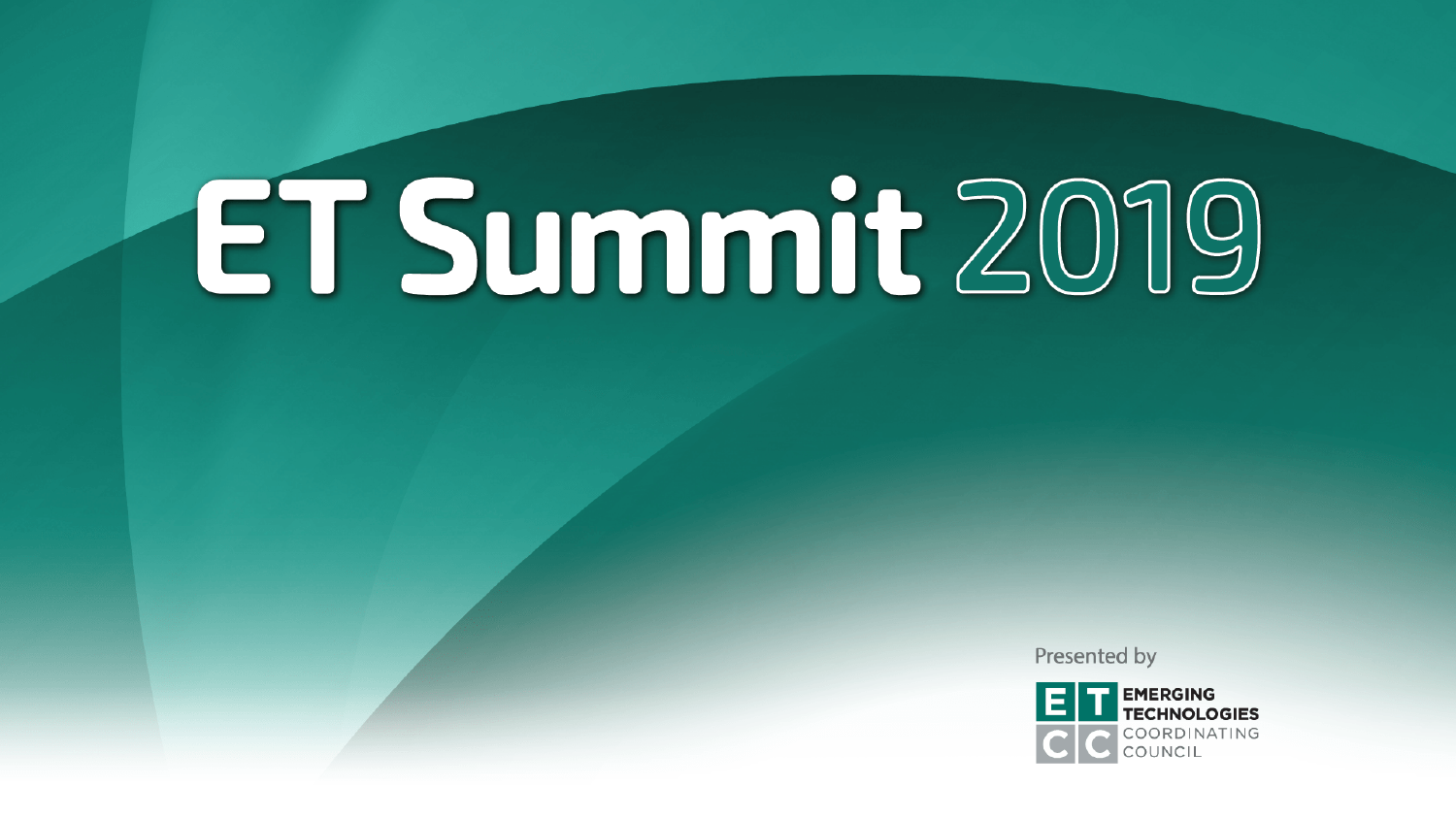

# **Ventilation Solutions for Energy Efficient California Schools**

Theresa Pistochini

Engineering Manager UC Davis Western Cooling Efficiency Center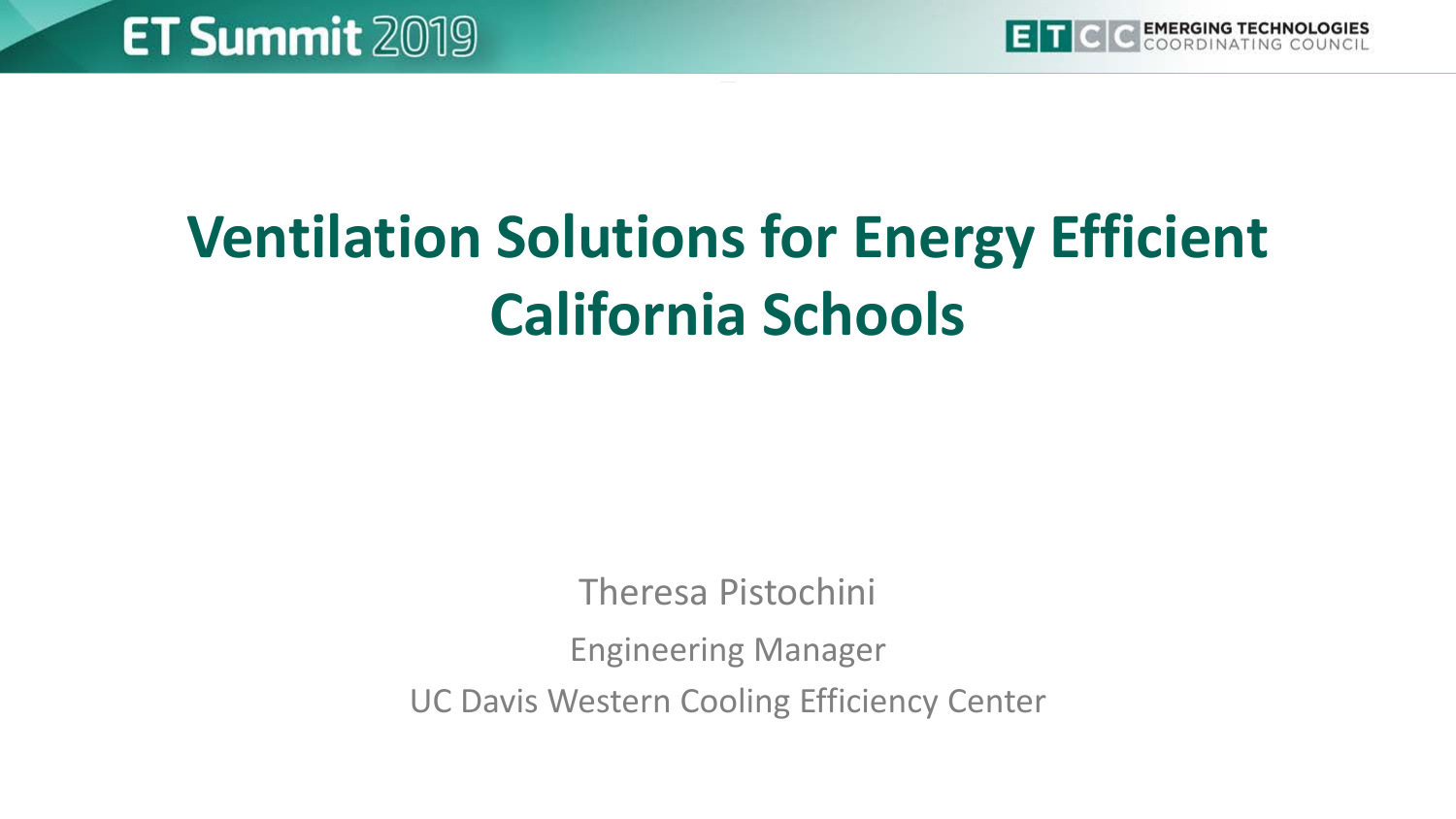

#### **Ventilation Overview**

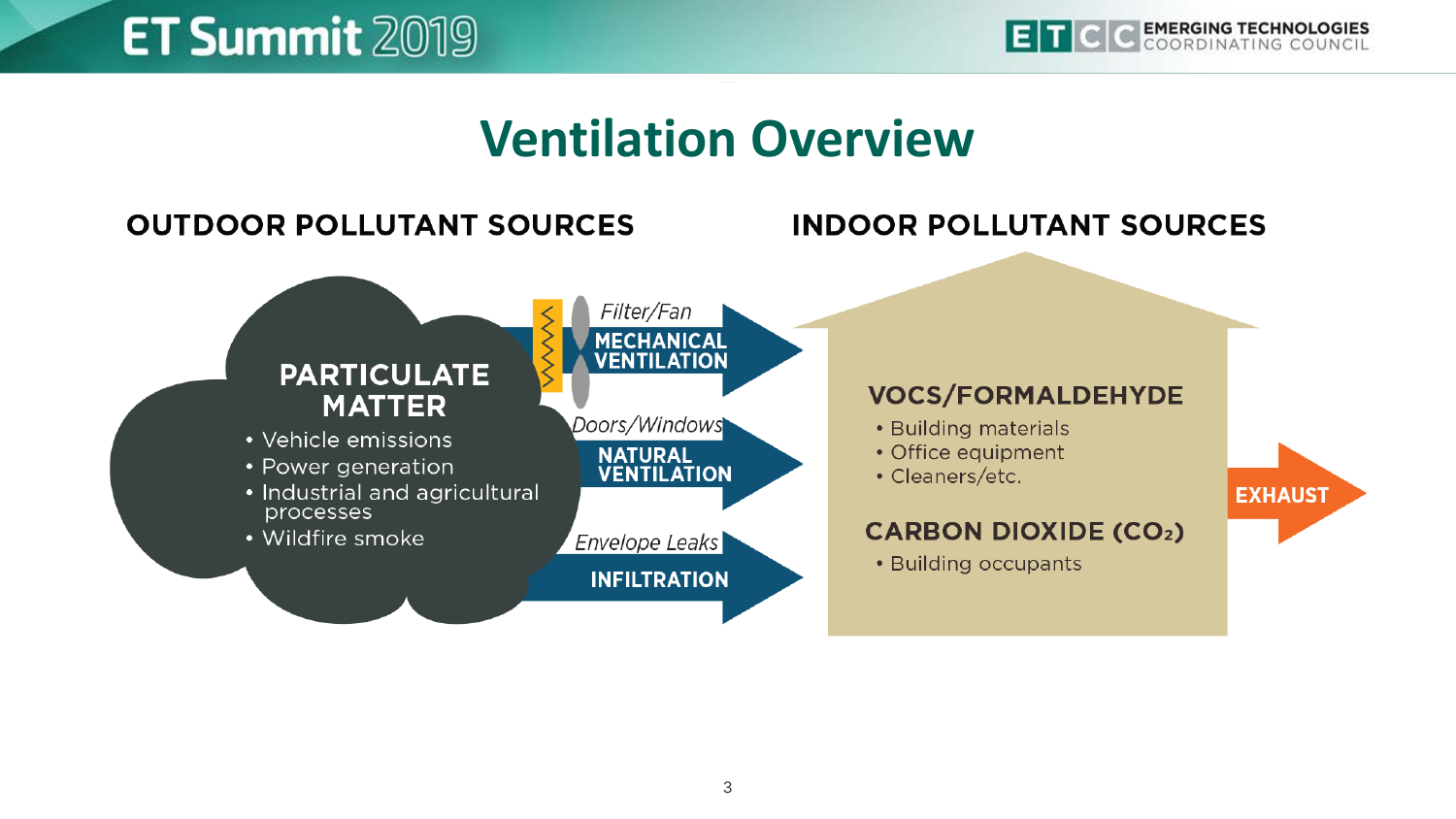#### **Field Testing Packaged Wall-Mount HVAC Retrofits**

- Heating/Cooling Equipment (3 Types)
	- Baseline Efficiency Gas/Electric
	- High Efficiency Gas Electric
	- High Efficiency Heat Pump
- Ventilation System Options (3 Types)
	- Constant Rate Ventilation (CRV)
	- Demand Control Ventilation with Economizer (ECON-DCV)
	- Energy Recovery Ventilation (ERV) TSI DustTrak II 8530
- Filters (2 Types)
	- MERV 8
	- MERV13



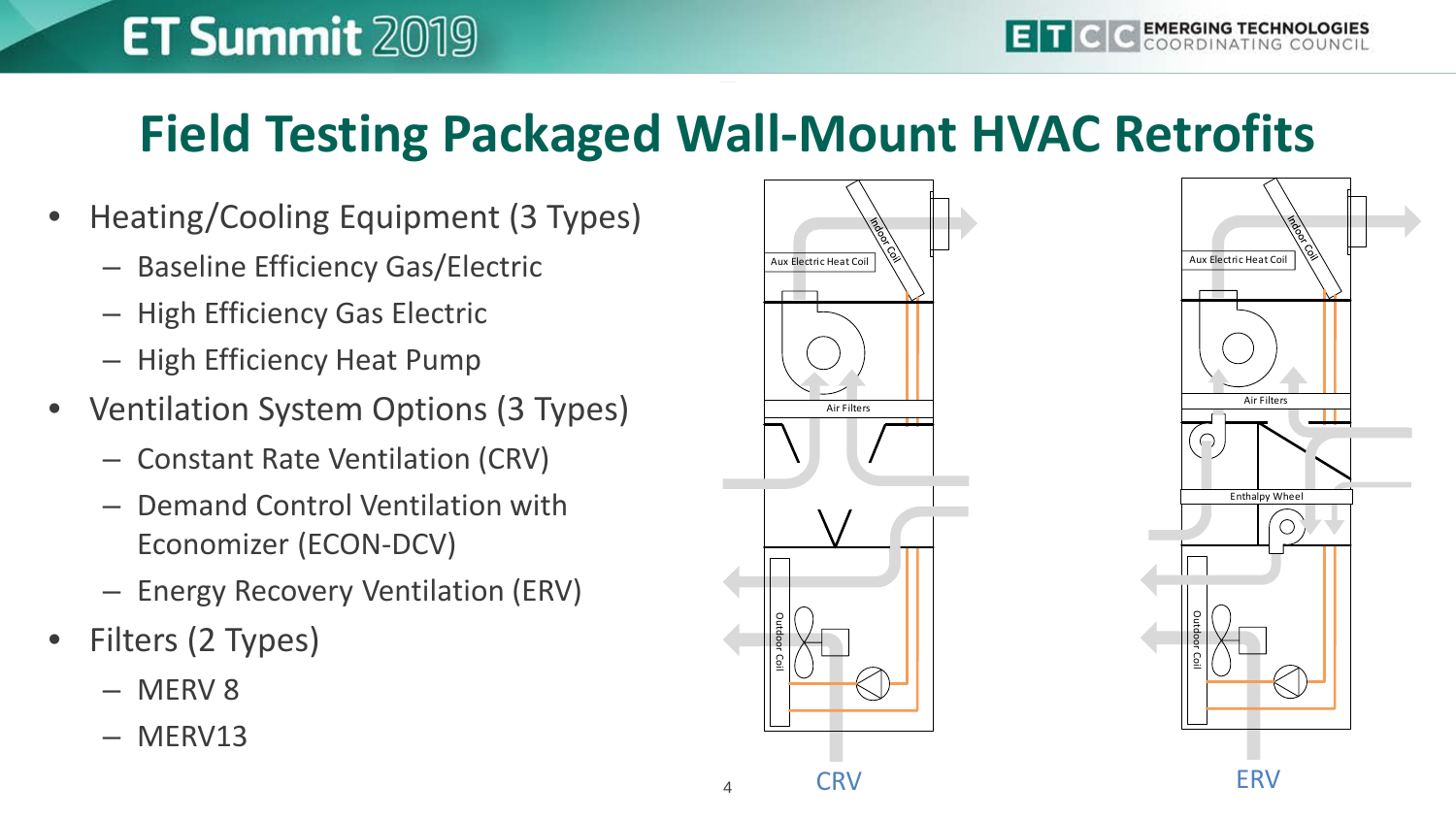

### **School Selection/Characterization**

- Sacramento High School
	- 7 portable classrooms
	- Grades 10-12
	- $-960$  ft<sup>2</sup> of floor area
	- No HVAC ducting
	- $-$  LED lighting (Lighting power density 0.6 w/ft<sup>2</sup>)
	- Rooms was occupied 4-7 periods per day and the number of students per period varied from 20 to 36.
- Bakersfield Elementary School
	- 6 portable classrooms
	- Grades 1-3
	- $-$  960 ft<sup>2</sup> of floor area
	- HVAC supply ducts with 2 registers (one classroom with 4 registers)
	- Fluorescent T8 lighting (Lighting power density 1.3 W/ft2)
	- 20-24 students







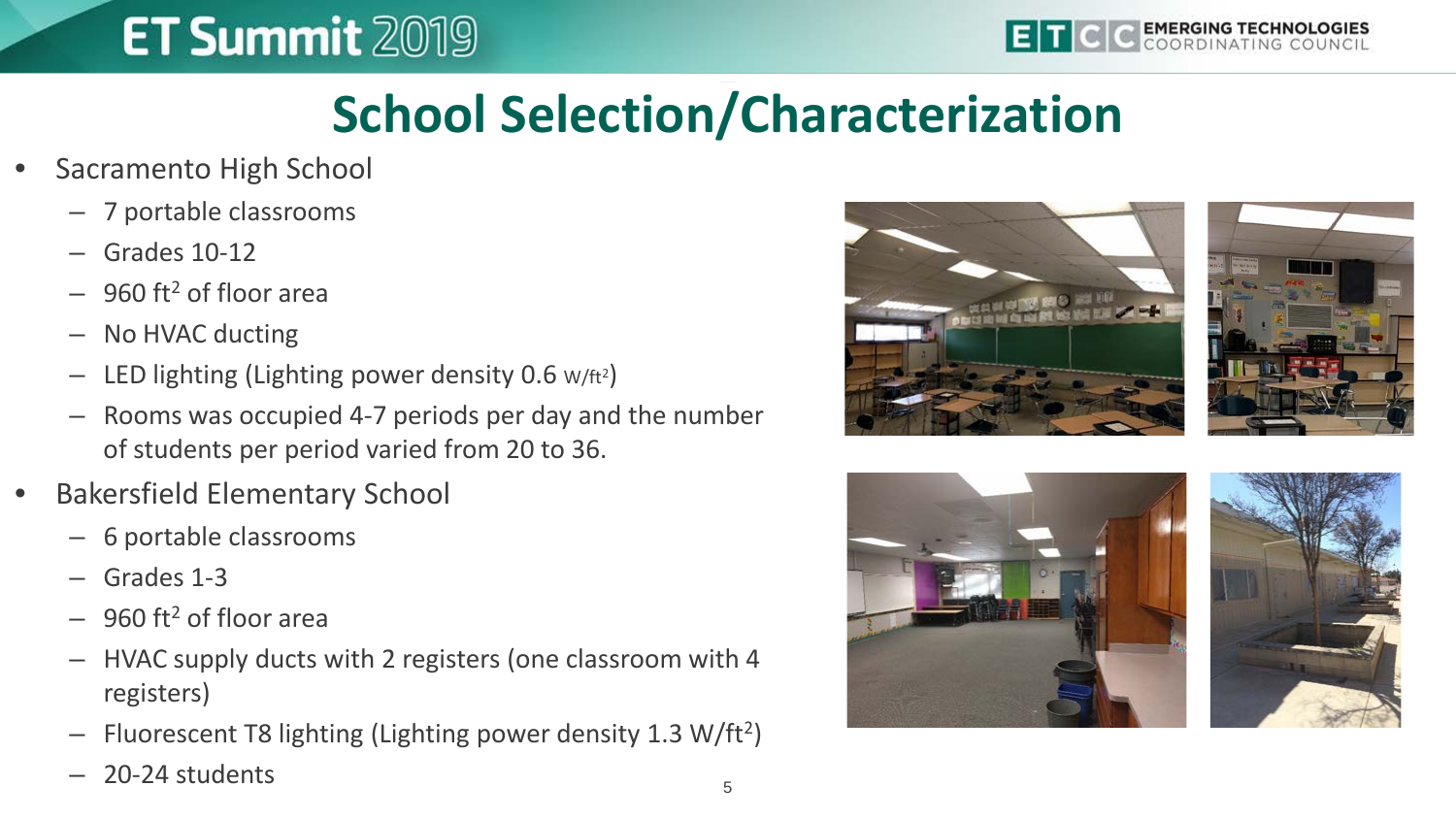### **Monitoring Approach**

**Monitoring Periods**

- Sacramento: February 8th, 2018 and March 22nd, 2019
- Bakersfield: May 1st, 2018 and April 12th, 2019

#### **Year-Long HVAC Operation and Environment Monitoring**

- **Total Power**
- Supply, Return, Outdoor, and Room Air Temp/Humidity
- Supply Air Flow Rate (One time, track pressure)
- Outdoor Air Fraction (One time, track damper position)
- Outdoor and Room CO2 and PM2.5

#### **Intensive Indoor Air Quality Monitoring (Three 1-week visits)**

- CO<sub>2</sub> (Vaisala) (calibrate long-term measurement)
- $PM_{2.5}$  (DustTrak, gravimetric) (calibrate long-term measurement)
- Black carbon (ABCD)
- Ozone (2BTech)
- Formaldehyde (Time-resolved and passive)

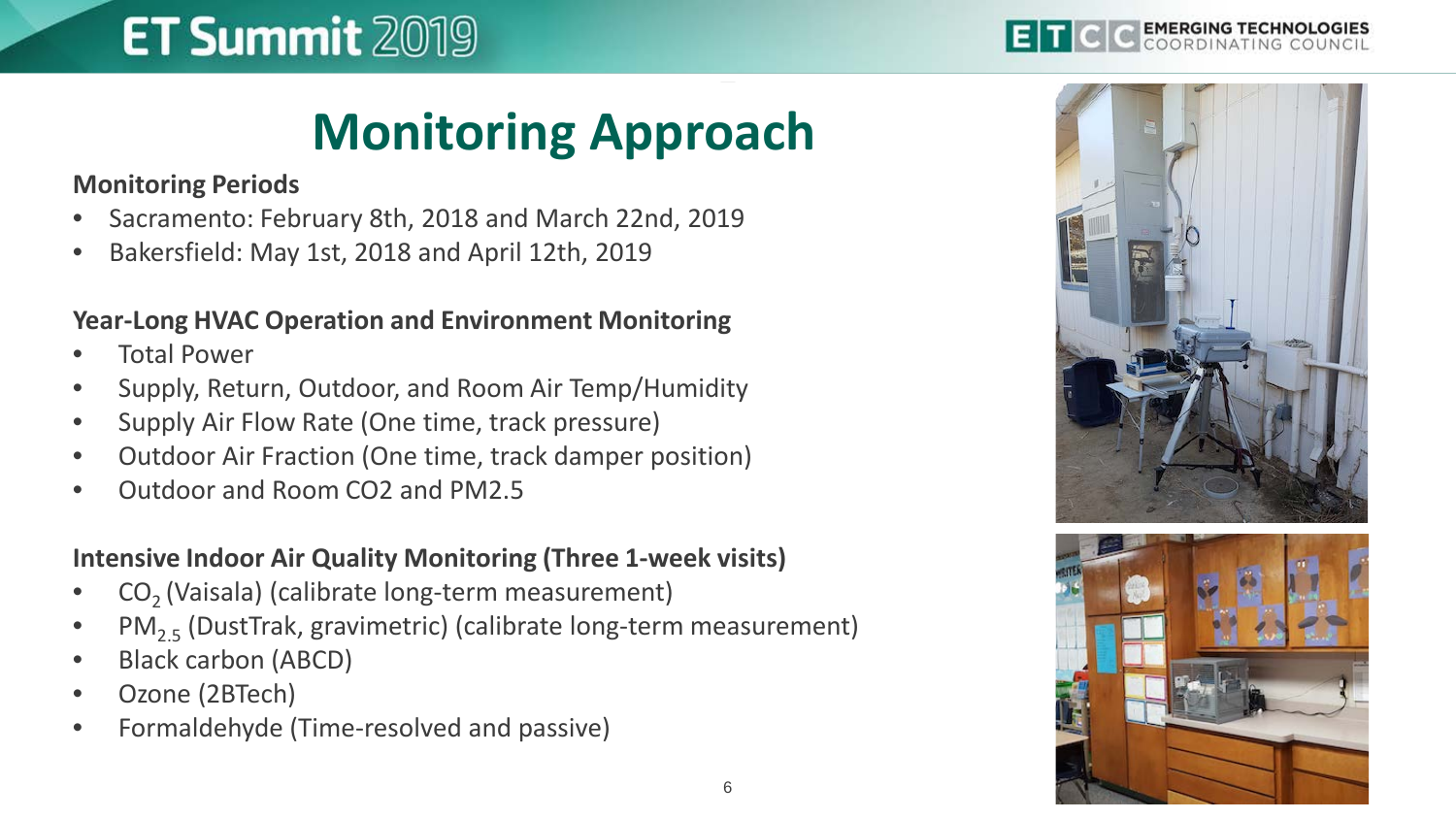### **Field Results – Energy Impacts**

- Fan power increase due to MERV 13 Filters averaged 20W (estimate 30kWh annually) in ventilation mode, consistent with manufacturer pressure drop data for filters.
- ECM motor reduced ventilation electricity consumption by 53%
- ERV system increased average electricity consumption by
	- 46% (Sacramento)
	- 10% (Bakersfield)
- ERV reduced winter peak demand by 38%
	- reduced electric resistance backup heat
- ECON-DCV most energy efficient strategy, saving:
	- 8% in Sacramento
	- 18% in Bakersfield
- Standby electricity consumption a significant concern
	- Estimate 3-5 watts for controls systems (small)
	- Up to 40 Watts for crankcase heaters, which may run 24/7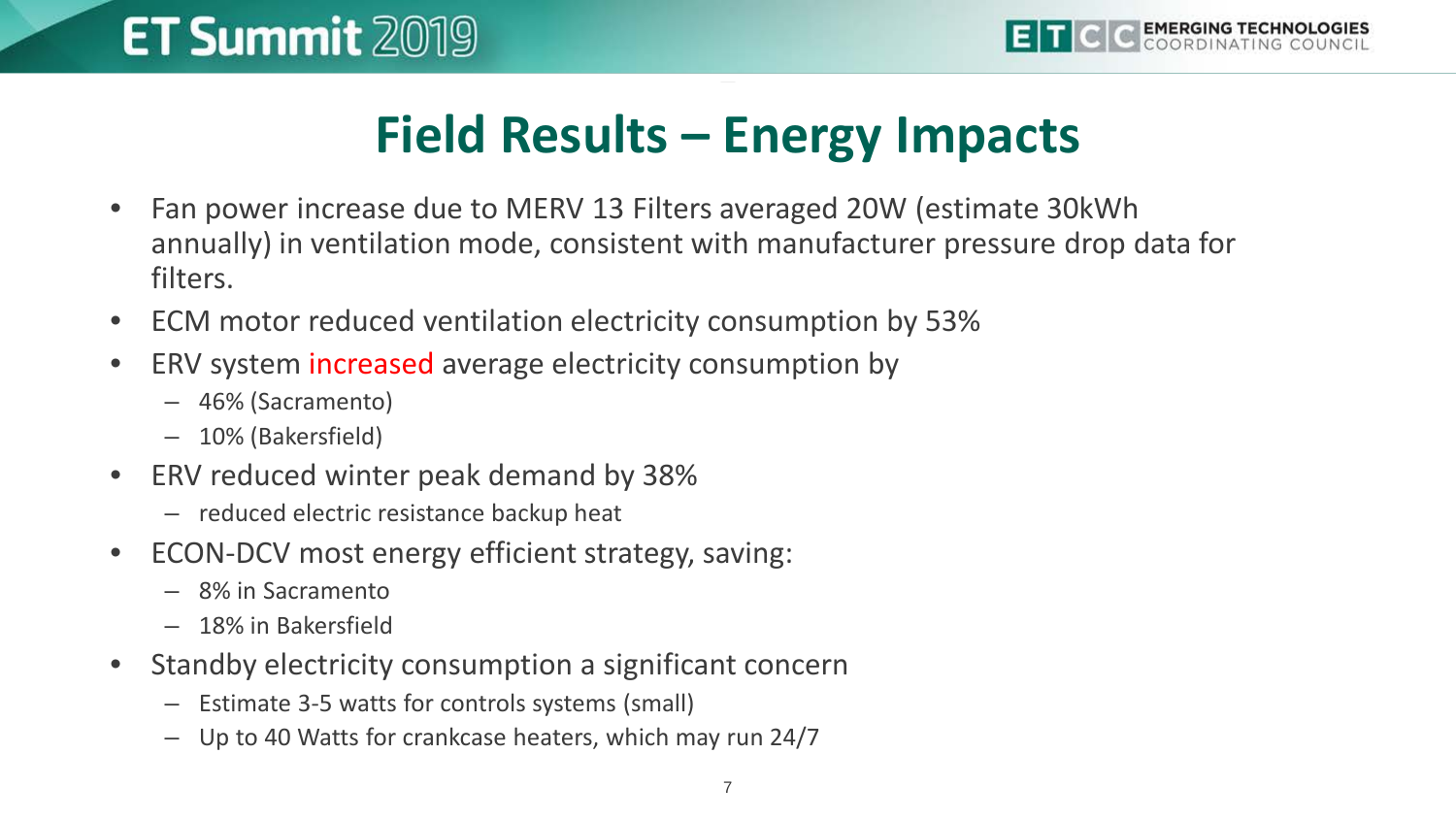#### **Field Results – Indoor Air Quality**

- $CO<sub>2</sub>$  levels higher in high school (greater occupancy)
- Clear benefits of using MERV 13 air filters over MERV 8 in lowering PM<sub>2.5</sub> 41-45%.
- Air filter removal efficiency of black carbon appeared lower than for  $PM_{2.5}$
- Reducing ventilation rates when possible yielded lower concentrations of air pollutants from outdoor (e.g., ozone)
- Formaldehyde concentrations in classroom vary seasonally; the need for pre-occupancy flush ventilation is reduced in winter, especially in colder climate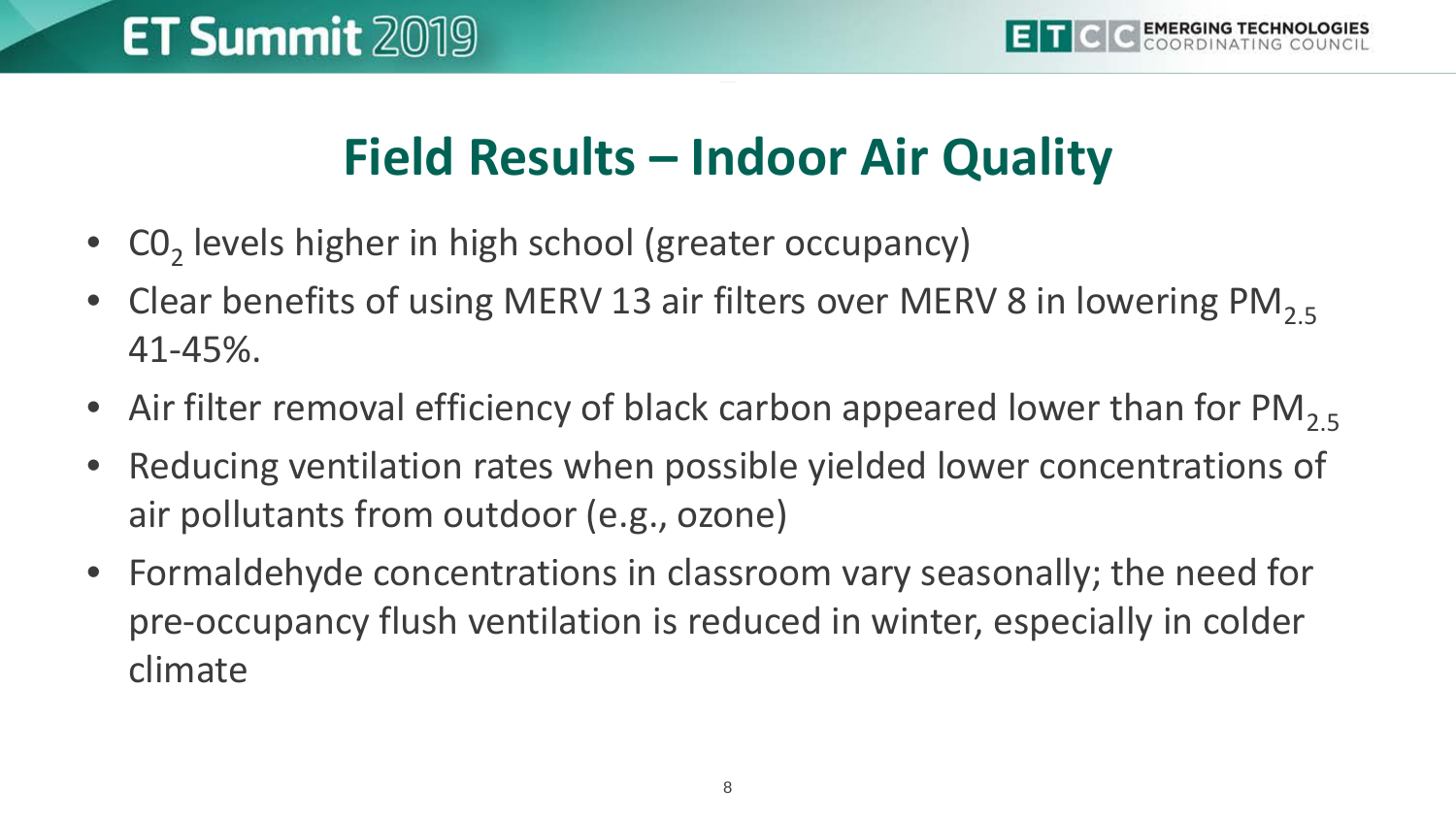### **IAQ and Energy Modeling Methods**

- Co-simulation using EnergyPlus (DOE) and Contam (NIST)
	- Energy modeling in EnergyPlus
	- Contaminant modeling in Contam
	- Enables multiple contaminants
	- Enables loss of contaminants in HVAC
- Simulation of retrofit options:
	- 4 Climate zones (CZ10, CZ12, CZ13,CZ16)
	- 3 systems CRV, ERV, DCV + Economizer
	- 2 classroom vintages: 1998, 2008
	- 2 classroom types: elementary, secondary
	- 2 HVAC filter MERV ratings: 8, 13

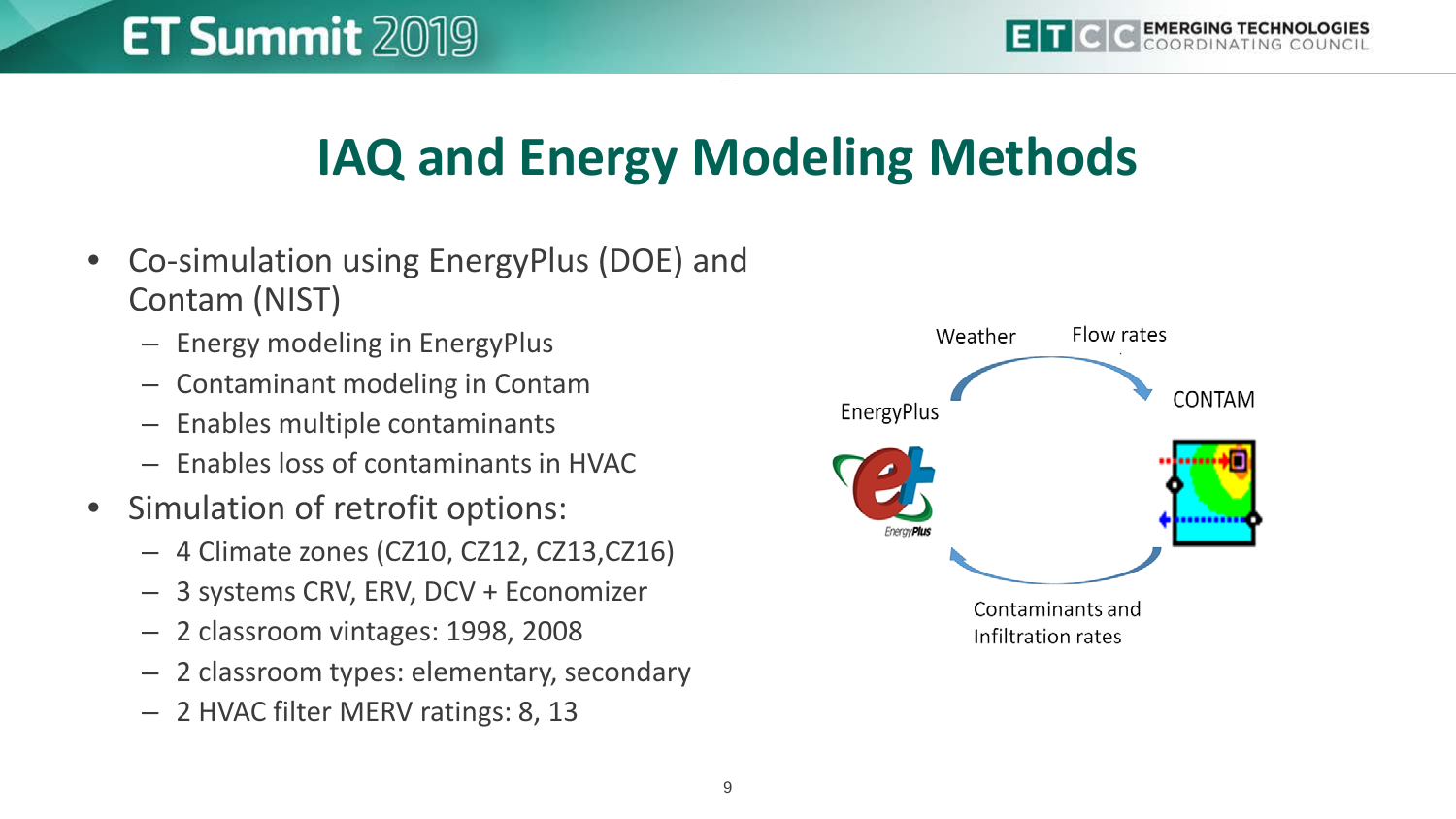#### **Modeling Results – PM2.5**

#### % Reduction in PM2.5 comparing MERV8 and MERV13 air filters



Number of school days with indoor  $PM_{2.5}$  $>12$  ug/m<sup>3</sup> (annual ambient standard)

|                    |                    | <b>CRV</b><br>1998 | <b>CRV</b><br>2008 | <b>ERV</b><br>1998 | <b>ERV</b><br>2008 | <b>DCV</b><br>1998 | <b>DCV</b><br>2008 |
|--------------------|--------------------|--------------------|--------------------|--------------------|--------------------|--------------------|--------------------|
| Sacramento*        | MERV <sub>8</sub>  | 25                 | 26                 | 24                 | 27                 | 31                 | 31                 |
| Sacramento*        | MERV <sub>13</sub> | 2                  | 1                  | 1                  | 1                  | 4                  | 3                  |
| <b>Bakersfield</b> | MERV <sub>8</sub>  | 66                 | 66                 | 66                 | 66                 | 72                 | 74                 |
| <b>Bakersfield</b> | MERV <sub>13</sub> | 22                 | 19                 | 22                 | 19                 | 25                 | 23                 |
| Riverside          | MERV <sub>8</sub>  | 89                 | 90                 | 89                 | 89                 | 93                 | 93                 |
| <b>Riverside</b>   | MERV <sub>13</sub> | 12                 | 8                  | 11                 | 8                  | 12                 | 10                 |
| Tahoe              | MERV <sub>8</sub>  | 67                 | 68                 | 71                 | 72                 | 88                 | 87                 |
| Tahoe              | MERV <sub>13</sub> | $\mathcal{P}$      | $\mathcal{P}$      | 3                  | 3                  | 5                  | 4                  |

\* 2018 November excluded from Sacramento results due to the unusual impact from wildfire.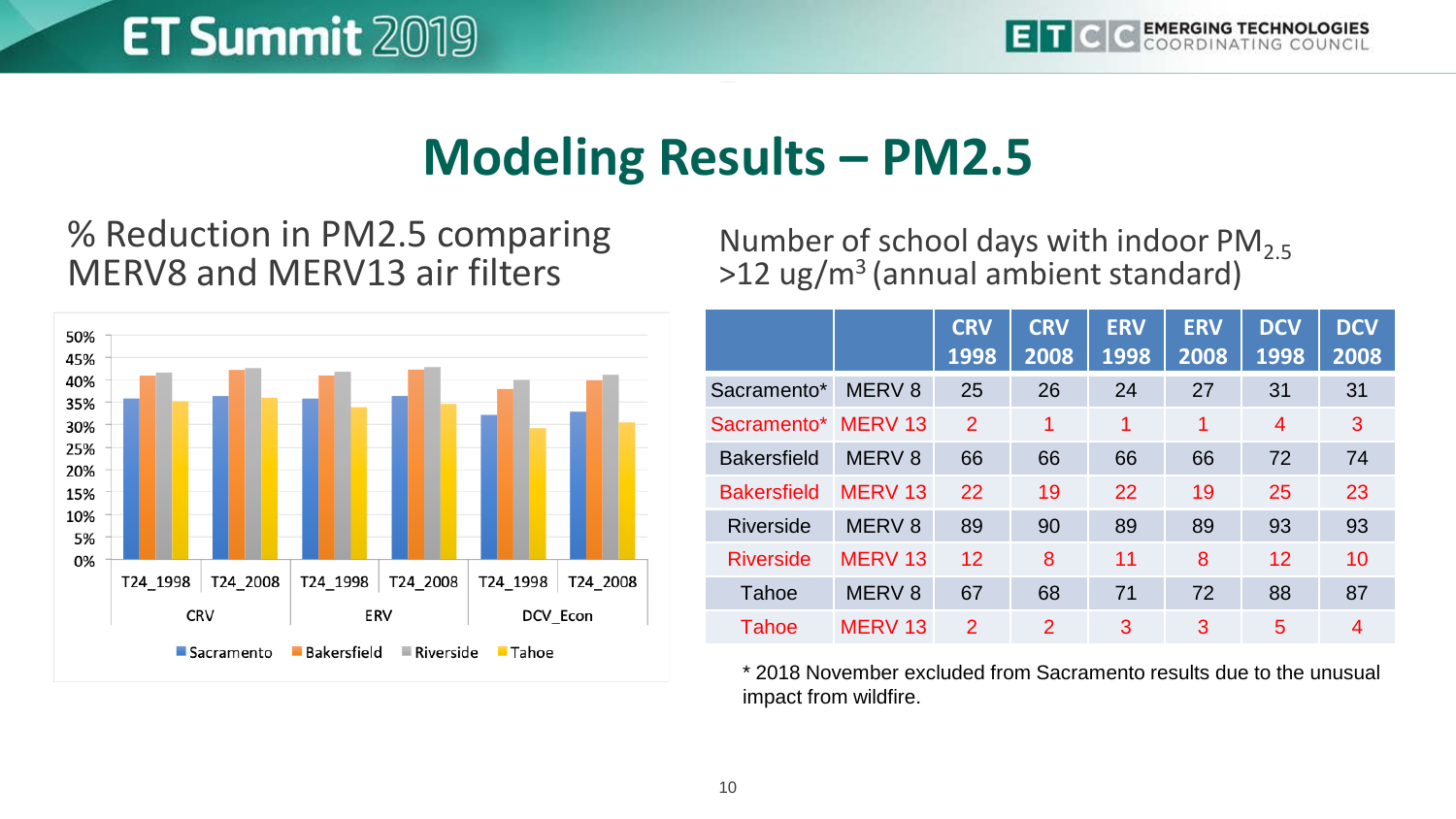#### **Modeling Results: Energy**

- MERV13 filters increased HVAC energy consumption by 29-38 kWh annually (2-4% of energy used by HVAC system)
- Average Savings of ERV or ECON-DCV systems compared to CRV
	- ECON-DCV Upgrade Cost \$770 ERV Upgrade Cost - \$1780

| kWh(%)             |                  |                  | <b>ECON-DCV -</b> | <b>ECON-DCV -</b> |  |
|--------------------|------------------|------------------|-------------------|-------------------|--|
|                    | ERV - Elementary | ERV - Secondary  | Elementary        | Secondary         |  |
| Sacramento         | 95 (8%)          | 34 (3%)          | 305 (26%)         | 268 (20%)         |  |
| <b>Bakersfield</b> | $-40(-3%)$       | $-92$ ( $-7\%$ ) | 228 (20%)         | 199 (15%)         |  |
| Riverside          | $-143(-13%)$     | $-183(-14%)$     | 172 (16%)         | 163 (13%)         |  |
| Tahoe              | 910 (43%)        | 870 (39%)        | 916 (43%)         | 705 (32%)         |  |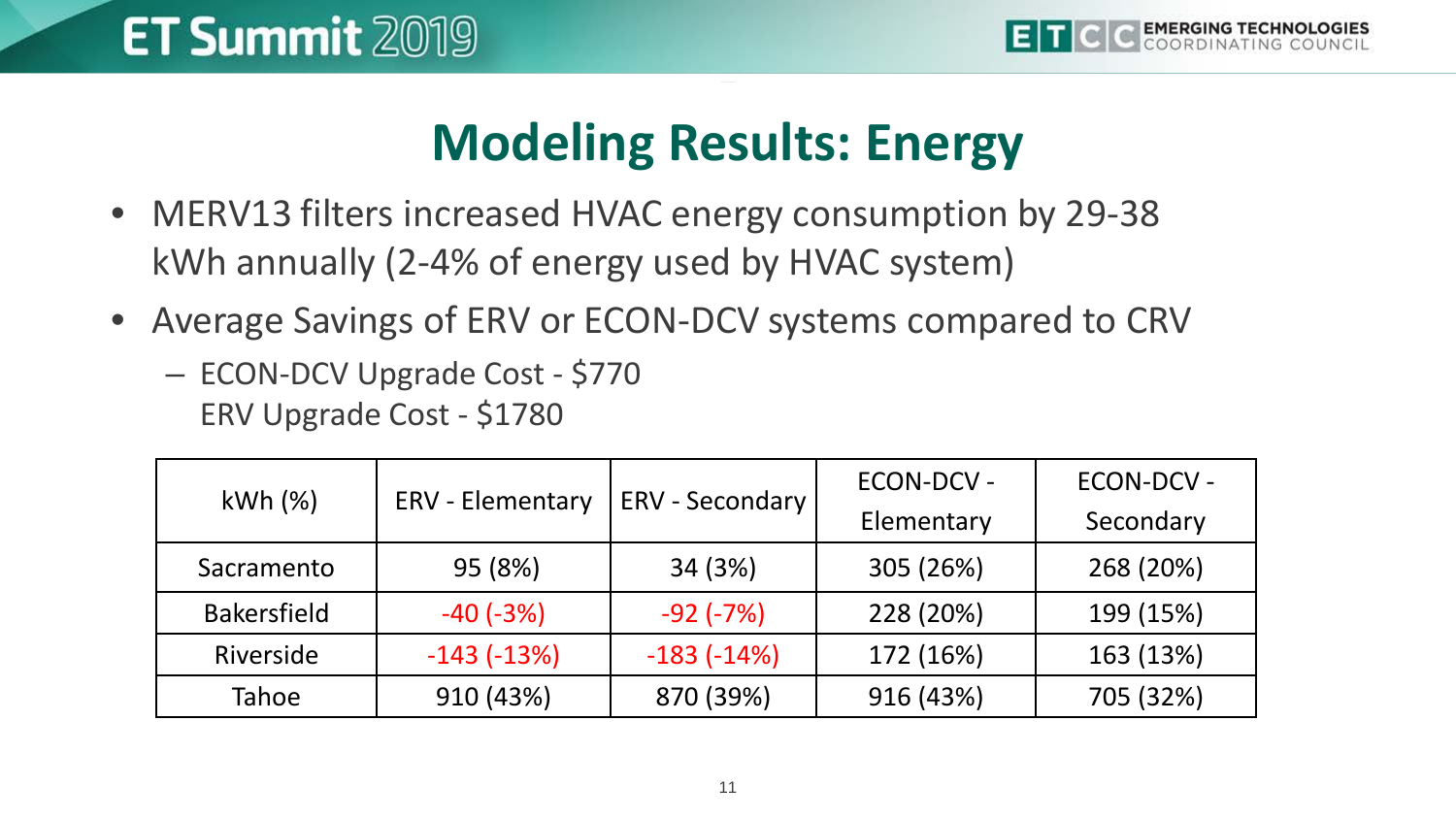

#### This project was funded by California Energy Commission's Electric Program Investment Charge (EPIC) program.

#### For more information, contact Yu Hou at yu.hou@energy.ca.gov

The project report is currently in the CEC publication process